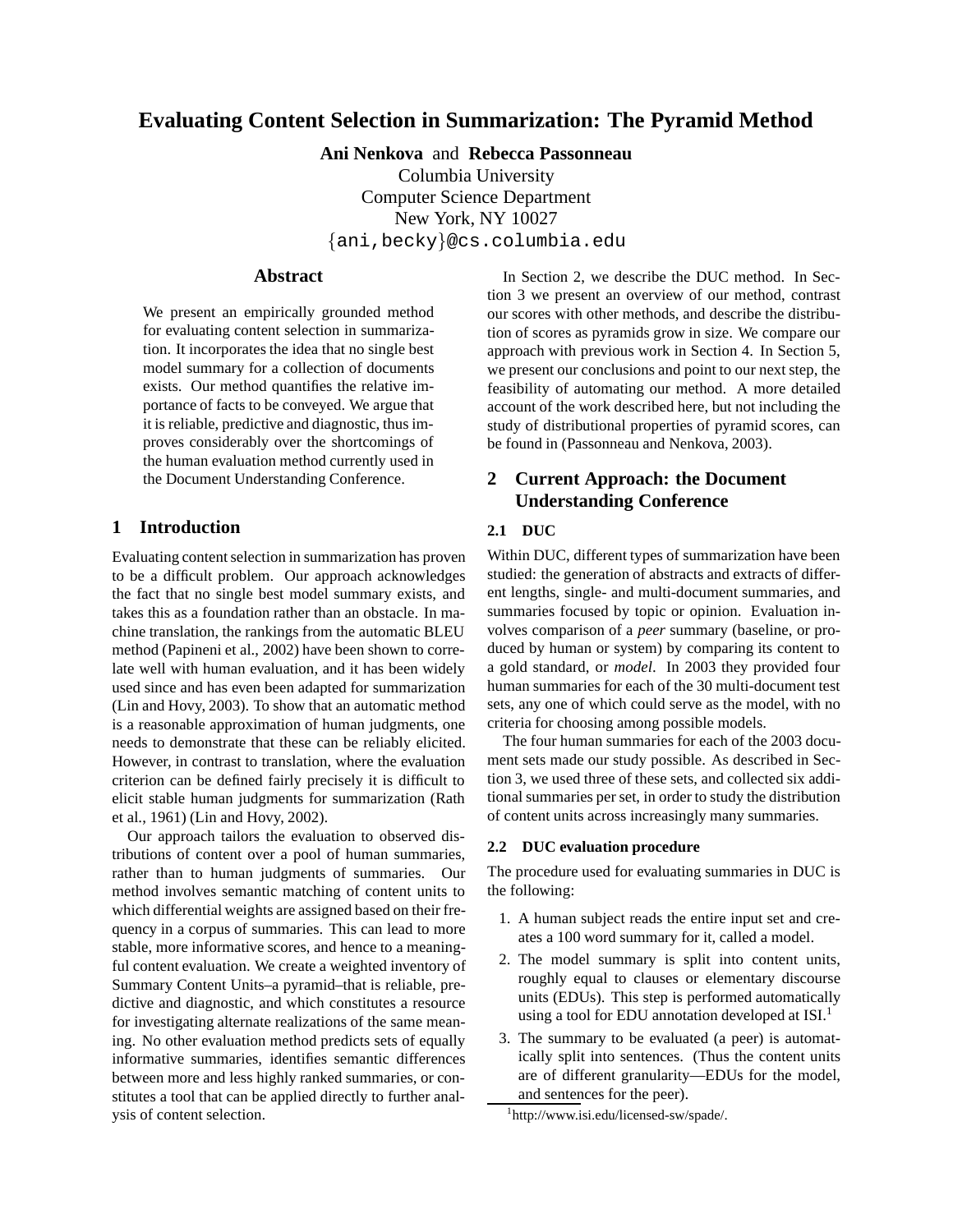- 4. Then a human judge evaluates the peer against the model using the following instructions: For each model content unit:
	- **(a)** Find all peer units that express at least some facts from the model unit and mark them.
	- **(b)** After all such peer units are marked, think about the whole set of marked peer units and answer the question:
	- **(c)** "The marked peer units, taken together, express about  $k\%$  of the meaning expressed by the current model unit", where  $k$  can be equal to 0, 20, 40, 60, 80 and 100.

The final score is based on the content unit coverage. In the official DUC results tables, the score for the entire summary is the average of the scores of all the content model units, thus a number between 0 and 1. Some participants use slightly modified versions of the coverage metric, where the proportion of marked peer units to the number of model units is factored in.

The selection of units with the same content is facilitated by the use of the Summary Evaluation Environment  $(SEE)^2$  developed at ISI, which displays the model and peer summary side by side and allows the user to make selections by using a mouse.

### **2.3 Problems with the DUC evaluation**

There are numerous problems with the DUC human evaluation method. The use of a single model summary is one of the surprises – all research in summarization evaluation has indicated that no single good model exists. Also, since not much agreement is expected between two summaries, many model units will have no counterpart in the peer and thus the expected scores will necessarily be rather low. Additionally, the task of determining the percentage overlap between two text units turns out to be difficult to annotate reliably – (Lin and Hovy, 2002) report that humans agreed with their own prior judgment in only 82% of the cases.

These methodological anomalies lead to unreliable scores. Human-written summaries can score as low as 0.1 while machine summaries can score as high as 0.5. For each of the 30 test sets, three of the four humanwritten summaries and the machine summaries were scored against the fourth human *model* summary: each human was scored on ten summaries. Figure 1 shows a scatterplot of human scores for all 30 sets, and illustrates an apparently random relation of summarizers to each other, and to document sets. This suggests that the DUC scores cannot be used to distinguish a good human summarizer from a bad one. In addition, the DUC method is not powerful enough to distinguish between systems.



Figure 1: Scatterplot for DUC 2003 Human Summaries

### **3 The Pyramid Approach**

Our analysis of summary content is based on Summarization Content Units, or SCUs and we will now proceed to define the concept. SCUs emerge from annotation of a corpus of summaries and are not bigger than a clause. Rather than attempting to provide a semantic or functional characterisation of what an SCU is, our annotation procedure defines how to compare summaries to locate the same or different SCUs.

The following example of the emergence of two SCUs is taken from a DUC 2003 test set. The sentences are indexed by a letter and number combination, the letter showing which summary the sentence came from and the number indicating the position of the sentence within its respective summary.

A1 In 1998 two Libyans indicted in 1991 for the Lockerbie bombing were still in Libya.

B1 Two Libyans were indicted in 1991 for blowing up a Pan Am jumbo jet over Lockerbie, Scotland in 1988.

C1 Two Libyans, accused by the United States and Britain of bombing a New York bound Pan Am jet over Lockerbie, Scotland in 1988, killing 270 people, for 10 years were harbored by Libya who claimed the suspects could not get a fair trail in America or Britain. D2 Two Libyan suspects were indicted in 1991.

The annotation starts with identifying similar sentences, like the four above, and then proceeds with finer grained inspection that can lead to identifying more tightly related subparts. We obtain two SCUs from the underlined portions of the sentences above. Each SCU has a weight corresponding to the number of summaries it appears in; SCU1 has weight=4 and SCU2 has weight= $3^3$ :

<sup>2</sup> http://www.isi.edu/∼cyl/SEE.

<sup>&</sup>lt;sup>3</sup>The grammatical constituents contributing to an SCU are bracketed and coindexed with the SCU ID.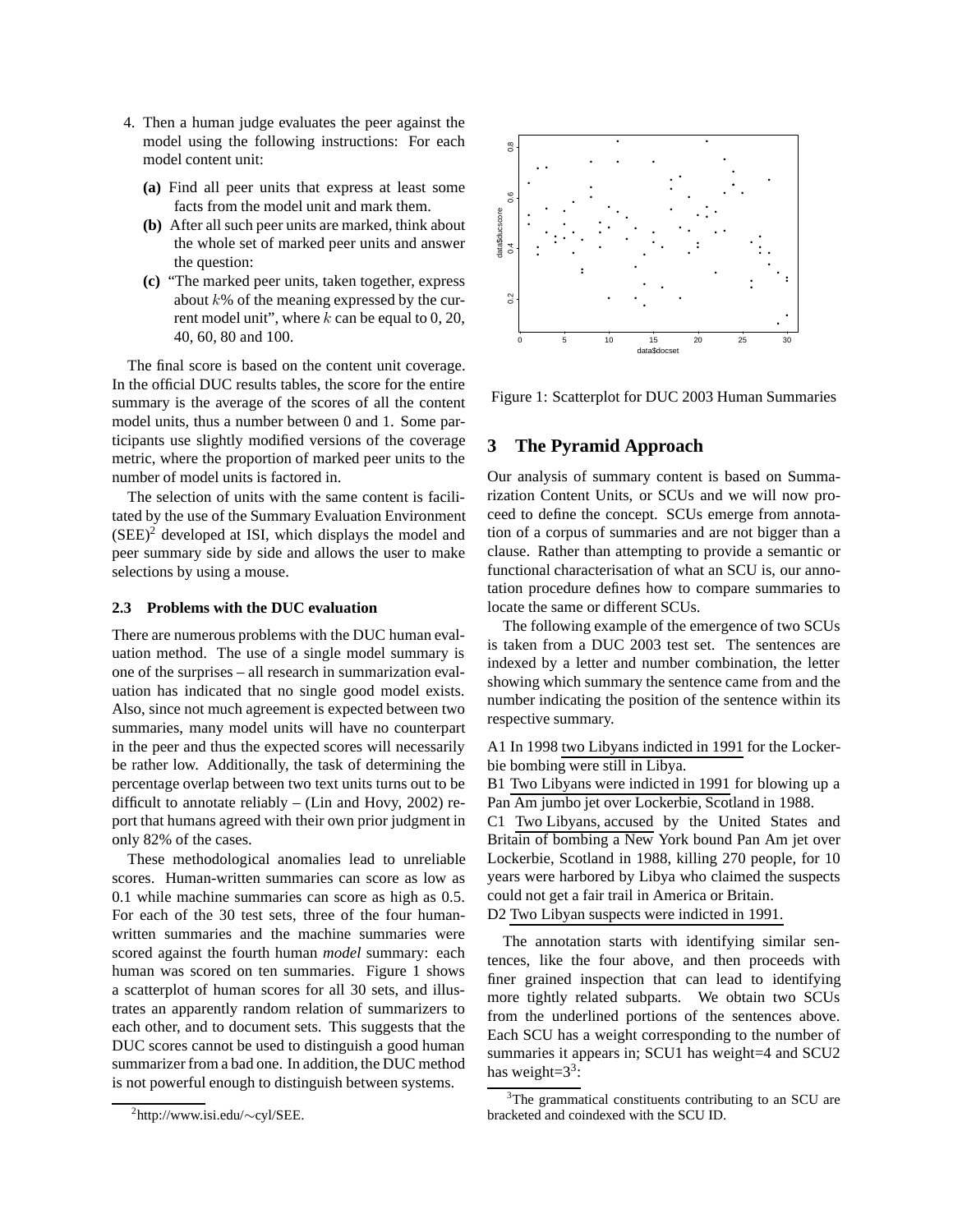SCU1 (w=4): two Libyans were officially accused of the Lockerbie bombing A1 [two Libyans]1 [indicted]1 B1 [Two Libyans were indicted]1 C1 [Two Libyans,]1 [accused]1

D2 [Two Libyan suspects were indicted]1

SCU2 (w=3): the indictment of the two Lockerbie suspects was in 1991 A1 [in 1991]2 B1 [in 1991]2 D2 [in 1991.]2

The remaining parts of the four sentences above end up as contributors to nine different SCUs of different weight and granularity. Though we look at multidocument summaries rather than single document ones, SCU annotation otherwise resembles the annotation of factoids in (Halteren and Teufel, 2003); as they do with factoids, we find increasing numbers of SCUs as the pool of summaries grows. For our 100 word summaries, we find about 34- 40 distinct SCUs across four summaries; with ten summaries this number grows to about 60. A more complete comparison of the two approaches follows in section 4.

An SCU consists of a set of contributors that, in their sentential contexts, express the same semantic content. An SCU has a unique index, a weight, and a natural language label. The label, which is subject to revision throughout the annotation process, has three functions. First, it frees the annotation process from dependence on a semantic representation language. Second, it requires the annotator to be conscious of a specific *meaning* shared by all contributors. Third, because the contributors to an SCU are taken out of context, the label serves as a *reminder* of the full in-context meaning, as in the case of SCU2 above where the temporal PPs are about a specific event, the time of the indictment.

Our impression from consideration of three SCU inventories is that the pattern illustrated here between SCU1 and SCU2 is typical; when two SCUs are semantically related, the one with the lower weight is semantically dependent on the other. We have catalogued a variety of such relationships, and note here that we believe it could prove useful to address semantic interdependencies among SCUS in future work that would involve adding a new annotation layer.<sup>4</sup> However, in our approach, SCUs are treated as independent annotation values, which has the advantage of affording a rigorous analysis of interannotator reliability (see following section). We do not attempt to represent the subsumption or implicational re-



Figure 2: Two of six optimal summaries with 4 SCUs

lations that Halteren and Teufel assign to factoids (Halteren and Teufel, 2003).

After the annotation procedure is completed, the final SCUs can be partitioned in a pyramid. The partition is based on the weight of the SCU; each tier contains all and only the SCUs with the same weight. When we use annotations from four summaries, the pyramid will contain four tiers. SCUs of weight 4 are placed in the top tier and SCUs of weight 1 on the bottom, reflecting the fact that fewer SCUs are expressed in all summaries, more in three, and so on. For the mid-range tiers, neighboring tiers sometimes have the same number of SCUs. In descending tiers, SCUs become less important informationally since they emerged from fewer summaries.

We use the term "pyramid of order  $n$ " to refer to a pyramid with  $n$  tiers. Given a pyramid of order  $n$ , we can predict the optimal summary content–it should contain all the SCUs from the top tier, if length permits, SCUs from the next tier and so on. In short, an SCU from tier  $(n - 1)$  should not be expressed if all the SCUs in tier  $n$  have not been expressed. This characterization of optimal content ignores many complicating factors (e.g., ordering, SCU interdependency). However, it is predictive: among summaries produced by humans, many seem equally good without having identical content. Figure 2, with two SCUs in the uppermost tier and four in the next, illustrates two of six optimal summaries of size 4 (in SCUs) that this pyramid predicts.

The score we assign is a ratio of the sum of the weights of its SCUs to the sum of the weights of an optimal summary with the same number of SCUs. It ranges from 0 to 1, with higher scores indicating that relatively more of the content is as highly weighted as possible.

The exact formula we use is computed as follows. Suppose the pyramid has *n* tiers,  $T_i$ , with tier  $T_n$  on top and  $T_1$  on the bottom. The weight of SCUs in tier  $T_i$  will be  $i$ .<sup>5</sup> Let  $|T_i|$  denote the number of SCUs in tier  $T_i$ . Let  $D_i$ be the number of SCUs in the summary that appear in  $T_i$ . SCUs in a summary that do not appear in the pyramid are assigned weight zero. The total SCU weight  $D$  is:

$$
\mathcal{D} = \sum_{i=1}^{n} i \times D_i
$$

<sup>&</sup>lt;sup>4</sup>We are currently investigating the possibility of incorporating narrative relations into SCU pyramids in collaboration with cognitive psychologists.

<sup>&</sup>lt;sup>5</sup>This weight is not fixed and the method does not depend on the specific weights assigned. The weight assignment used is simply the most natural and intuitive one.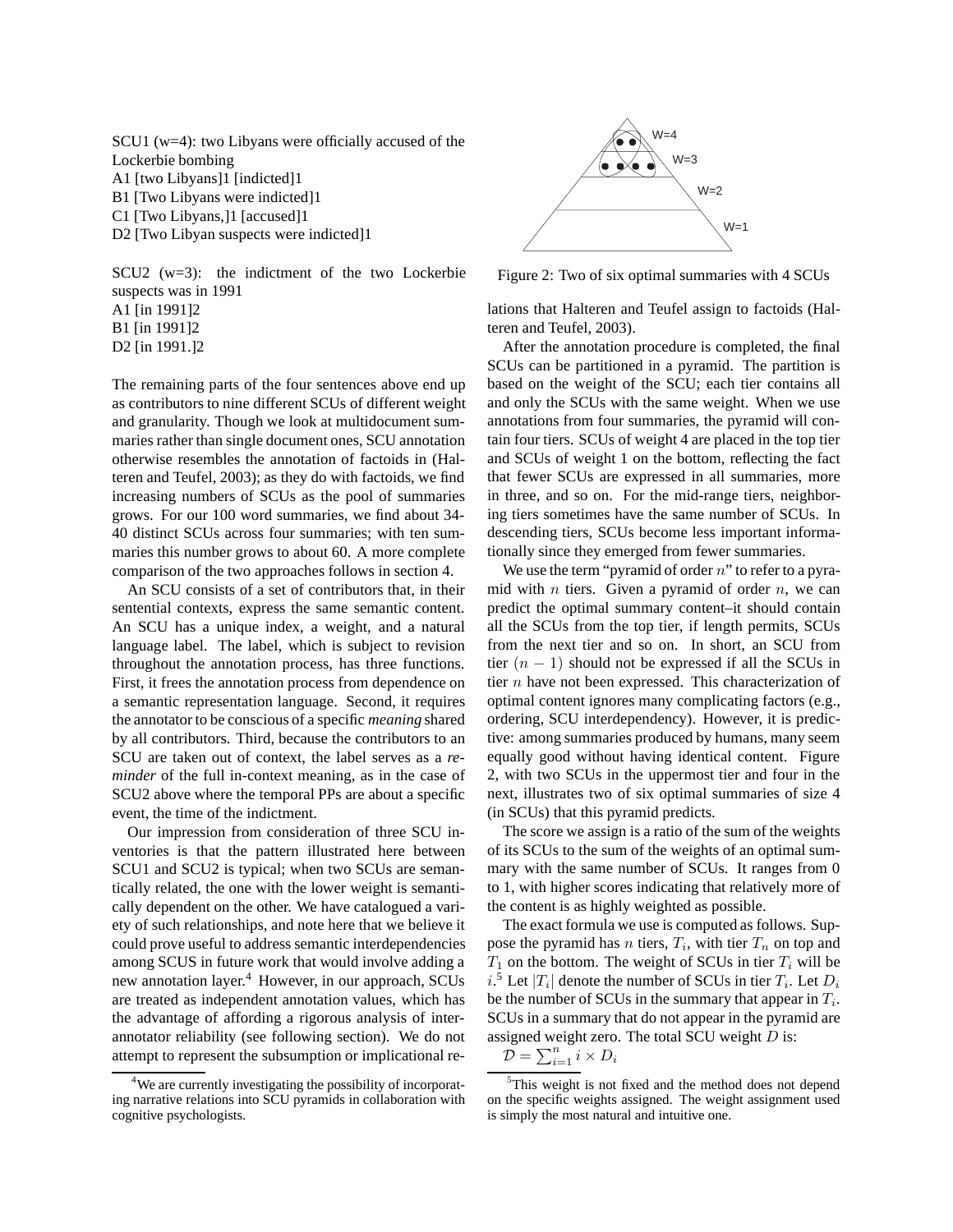The optimal content score for a summary with  $X$  SCUs is:

$$
\text{Max} = \sum_{i=j+1}^{n} i \times |T_i| + j \times (X - \sum_{i=j+1}^{n} |T_i|)
$$
\n
$$
\text{where } j = \max_{i} (\sum_{t=i}^{n} |T_t| \ge X) \qquad (1)
$$

In the equation above,  $j$  is equal to the index of the lowest tier an optimally informative summary will draw from. This tier is the first one top down such that the sum of its cardinality and the cardinalities of tiers above it is greater than or equal to  $X$  (summary size in SCUs). For example, if  $X$  is less than the cardinality of the most highly weighted tier, then  $j = n$  and Max is simply  $X \times n$ (the product of  $X$  and the highest weighting factor).

Then the pyramid score  $P$  is the ratio of  $D$  to Max. Because  $P$  compares the actual distribution of SCUs to an empirically determined weighting, it provides a direct correlate of the way human summarizers select information from source texts.

#### **3.1 Reliability and Robustness**

We aimed for an annotation method requiring relatively little training, and with sufficient interannotator reliability to produce a stable pyramid score. Here we present results indicating good interannotator reliability, and pyramid scores that are robust across annotations.

SCU annotation involves two types of choices: extracting a contributor from a sentence, and assigning it to an SCU. In a set of four summaries about the Philippine Airlines (PAL), two coders (C1 and C2; the co-authors) differed on the extent of the following contributor:  ${C_1}$ after  ${C_2}$ the ground crew union turned down a settlement ${C_1}$ which $\}_{C2}$ . Our approach is to separate syntactic from semantic agreement, as in (Klavans et al., 2003). Because constituent structure is not relevant here, we normalize all contributors before computing reliability.

We treat every word in a summary as a coding unit, and the SCU it was assigned to as the coding value. We require every surface word to be in exactly one contributor, and every contributor to be in exactly one SCU, thus an SCU annotation constitutes a set of equivalence classes. Computing reliability then becomes identical to comparing the equivalence classes constituting a set of coreference annotations. In (Passonneau, 2004), we report our method for computing reliability for coreference annotations, and the use of a distance metric that allows us to weight disagreements. Applying the same data representation and reliability formula (Krippendorff's Alpha) as in (Passonneau, 2004), and a distance metric that takes into account relative SCU size, to the two codings C1 and C2 yields  $\alpha = 81$ . Values above .67 indicate good reliability (Krippendorff, 1980).

|                | A  | H   |     |     |
|----------------|----|-----|-----|-----|
| C <sub>1</sub> |    |     | .83 | .82 |
|                |    | .87 | .84 | ′4  |
| Consensus      | 95 | .89 | .85 | '6  |

Table 1: Pyramid scores across annotations.



Figure 3: Min, max and average scores for two summaries – one better than the other.

More important than interannotator reliability is the robustness of the pyramid metric, given different SCU annotations. Table 1 gives three sets of pyramid scores for the same set of four PAL summaries. The rows of scores correspond to the original annotations (C1, C2) and a consensus. There is no significant difference in the scores assigned across the three annotations (between subjects ANOVA= $0.11$ , p= $0.90$ ).

#### **3.2 Pyramid Scores of Human Summaries**

Here we use three DUC 2003 summary sets for which four human summaries were written. In order to provide as broad a comparison as possible for the least annotation effort, we selected the set that received the highest DUC scores (D30042: Lockerbie), and the two that received the lowest (D31041: PAL; D31050: China). For each set, we collected six new summaries from advanced undergraduate and graduate students with evidence of superior verbal skills; we gave them the same instructions used by NIST. This turned out to be a large enough corpus to investigate how many summaries a pyramid needs for score stability. Here we first compare pyramid scores of the original summaries with DUC scores. Then we present results demonstrating the need for at least five summaries per pyramid, given this corpus of 100-word summaries.

Table 2 compares DUC and pyramid scores for all three sets. The first two rows of pyramid scores are for a pyramid of order 3 using a single pyramid with the remaining three original DUC summaries (n=3) versus an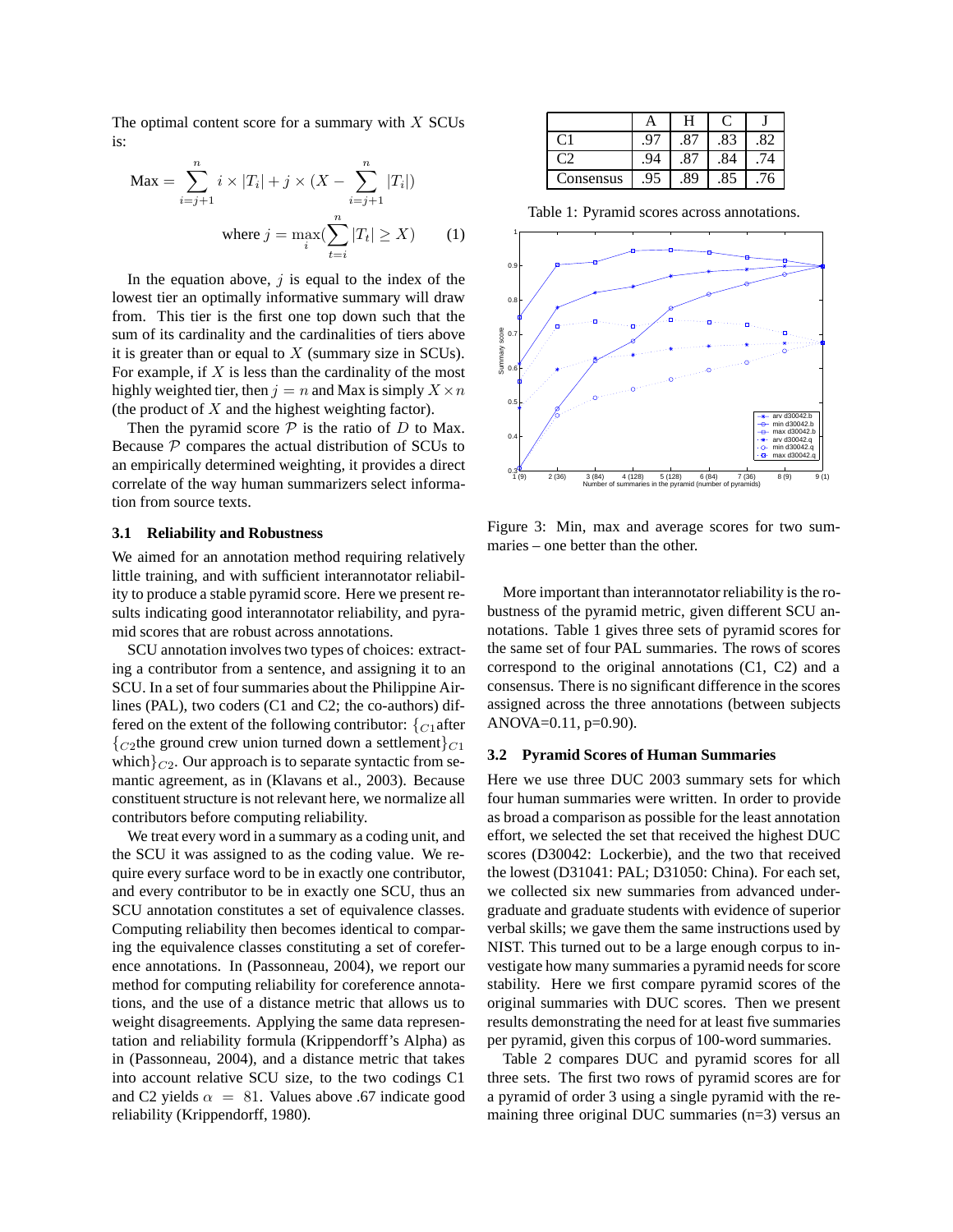| Lockerbie (D30042)    |      |      |     |             |
|-----------------------|------|------|-----|-------------|
| Method                | A    | B    | C   | D           |
| <b>DUC</b>            | n.a. | .82  | .54 | .74         |
| Pyramid $(n=3)$       | .69  | .83  | .75 | .82         |
| Pyramid (Avg. $n=3$ ) | .68  | .82  | .74 | .76         |
| Pyramid $(n=9)$       | .74  | .89  | .80 | .83         |
| PAL (D31041)          |      |      |     |             |
| Method                | A    | H    | Ī   | J           |
| <b>DUC</b>            | .30  | n.a. | .30 | .10         |
| Pyramid $(n=3)$       | .76  | .67  | .59 | .43         |
| Pyramid (Avg. $n=3$ ) | .46  | .50  | .52 | .57         |
| Pyramid $(n=9)$       | .52  | .56  | .60 | .63         |
| China (D31050)        |      |      |     |             |
| Method                | C    | D    | E   | $\mathbf F$ |
| <b>DUC</b>            | n.a. | .28  | .27 | .13         |
| Pyramid $(n=3)$       | .57  | .63  | .72 | .56         |
| Pyramid (Avg. $n=3$ ) | .64  | .61  | .72 | .58         |
| Pyramid $(n=9)$       | .69  | .67  | .78 | .63         |

Table 2: Comparison of DUC and Pyramid scores; capital letters represent distinct human summarizers.

average over all order-3 pyramids (Avg. n=3); the third row of pyramid scores are for the single pyramid of order 9 (n=9; note that the 10th summary is the one being scored). Compared to the DUC scores, pyramid scores show all humans performing reasonably well. While the Lockerbie set summaries are better overall, the difference with the PAL and China sets scores is less great than with the DUC method, which accords with our impressions about the relative quality of the summaries. Note that pyramid scores are higher for larger pyramid inventories, which reflects the greater likelihood that more SCUs in the summary appear in the pyramid. For a given order pyramid, the scores for the average and for a specific pyramid can differ significantly, as, for example, PAL A and PAL J do (compare rows n=3 and n=9).

The pyramid rows labelled "n=3" are the most comparable to the DUC scores in terms of the available data. For the DUC scores there was always a single model, and no attempt to evaluate the model.

Pyramid scores are quantitatively diagnostic in that they express what proportion of the content in a summary is relatively highly weighted, or alternatively, what proportion of the highly weighted SCUs appear in a summary. The pyramid can also serve as a qualitative diagnostic tool. To illustrate both points, consider the PAL A summary; its score in the n=3 row of .76 indicates that relatively much of its content is highly weighted. That is, with respect to the original pyramid with only three tiers, it contained a relatively high proportion of the top tier SCUs: 3/4 of the w=3 facts (75%). When we average over all order-3 pyramids (Avg. n=3) or use the largest pyramid (n=9), the PAL A score goes down to .46 or .52, respectively. Given the nine-tier pyramid, PAL A contains only 1/3 of the SCUs of  $w \ge 6$ , a much smaller proportion of the most highly weighted ones. There are four missing highly weighted SCUs and they express the following facts: to deal with its financial crisis, Pal negotiated with Cathay Pacific for help; the negotiations collapsed; the collapse resulted in part from PAL's refusal to cut jobs; and finally, President Estrada brokered an agreement to end the shutdown strike. These facts were in the original order-3 pyramid with relatively lower weights.

The score variability of PAL A, along with the change in status of SCUs from having low weights to having high ones, demonstrates that to use the pyramid method reliably, we need to ask how many summaries are needed to produce rankings across summaries that we can have confidence in. We now turn to this analysis.

#### **3.3 Behavior of Scores as Pyramid Grows**

Here we address two questions raised by the data from Table 2, i.e., that scores change as pyramid size increases:

- 1. How does variability of scores change as pyramid order increases?
- 2. At what order pyramid do scores become reliable?

To have confidence in relative ranking of summaries by pyramid scores, we need to answer the above questions.

It has often been noted that different people write different summaries; we observe that with only a few summaries in a pyramid, there is insufficient data for the scores associated with a pyramid generated from one combination of a few summaries to be relatively the same as those using a different combination of a few summaries. Empirically, we observed that as pyramids grow larger, and the range between higher weight and lower weight SCUS grows larger, scores stabilize. This makes sense in light of the fact that a score is dominated by the higher weight SCUS that appear in a summary. However, we wanted to study more precisely at what point scores become independent of the choice of models that populate the pyramid. We conducted three experiments to locate the point at which scores stabilize across our three datasets. Each experiment supports the same conclusion, thus reinforcing the validity of the result.

Our first step in investigating score variability was to examine all pairs of summaries where the difference in scores for an order 9 pyramid was greater than 0.1; there were 68 such pairs out of 135 total. All such pairs exhibit the same pattern illustrated in Figure 3 for two summaries we call 'b' and 'q'. The x-axis on the plot shows how many summaries were used in the pyramid and the y-axis shows the min, max and average score scores for the summaries for a given order of pyramid,  $6$  Of the two,

<sup>&</sup>lt;sup>6</sup>Note that we connected data points with lines to make the graph more readable.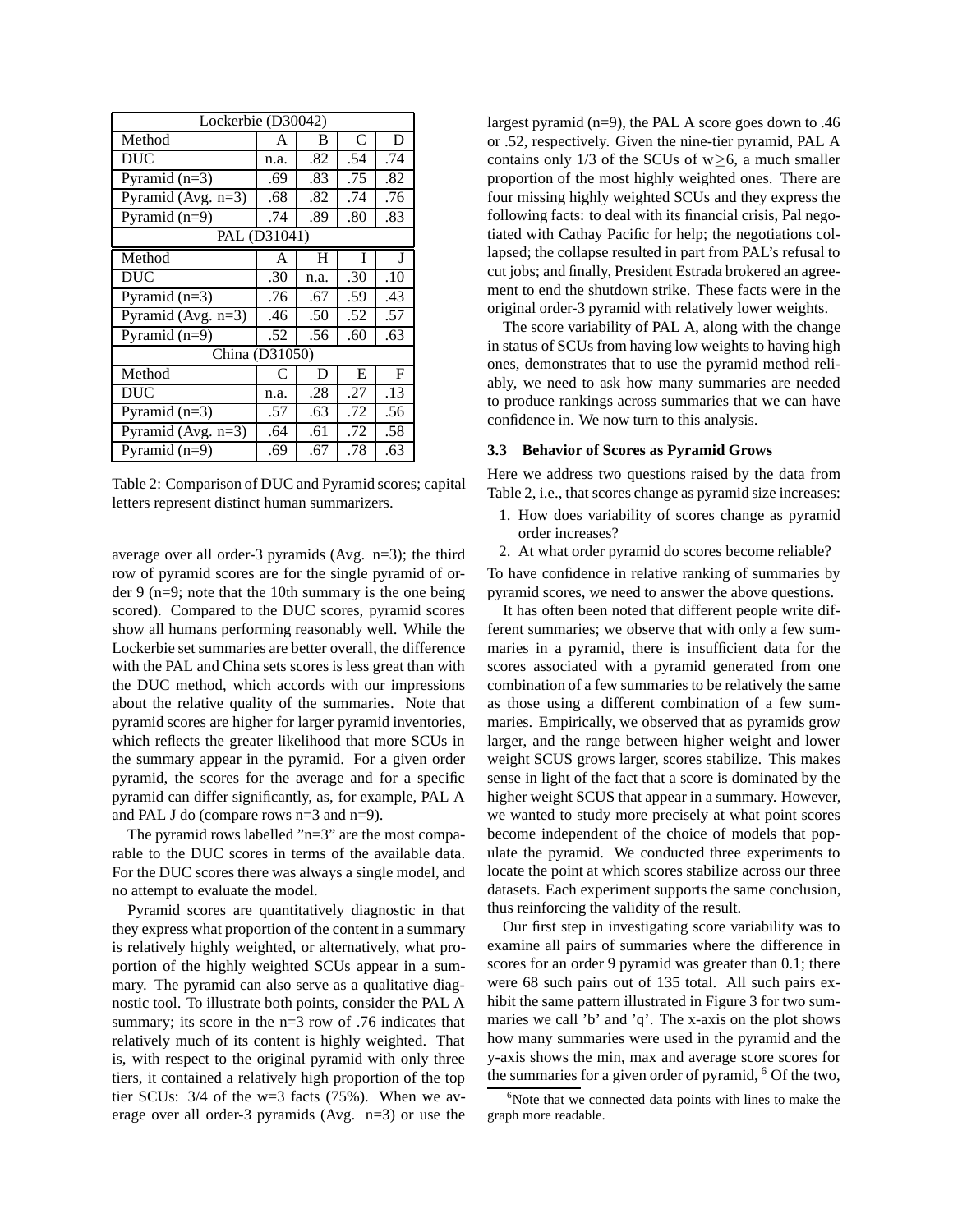'b' has the higher score for the order 9 pyramid, and is perceivably more informative. Averaging over all order-1 pyramids, the score of 'b' is higher than 'q' but some individual order-1 pyramids might yield a higher score for 'q'. The score variability at order-1 is huge: it can be as high as 0.5. With higher order pyramids, scores stabilize. Specifically, in our data, if summaries diverge at some point as in Figure 3, where the minimum score for the better summary is higher than the maximum score for the worse summary, the size of the divergence never decreases as pyramid order increases. For pyramids of order  $> 4$ , the chance that 'b' and 'q' reverse ranking approaches zero.

For all pairs of divergent summaries, the relationship of scores follows the same pattern we see in Figure 3 and the point of divergence where the scores for one summary become consistently higher than those of the othere, was found to be stable – in all pair instances, if summary A gets higher scores than summary B for all pyramids of order n, than A gets higher scores for pyramids of order  $\geq n$ . We analyzed the score distributions for all 67 pairs of "divergent" summaries in order to determine what order of pyramid is required to reliably discriminate them. The expected value for the point of divergence of scores, in terms of number of summaries in the pyramid, is 5.5.

We take the scores assigned at order 9 pyramids as being a reliable metric on the assumption that the pattern we have observed in our data is a general one, namely that variance always decreases with increasing orders of pyramid, and that once divergence of scores occurs, the better summary never gets a lower score than the worse for any model of higher order.

We postulate that summaries whose scores differ by less than 0.06 have roughly the same informativeness. The assumption is supported by two facts. First, this corresponds to the difference in PAL scores (D31041) we find when we use a different one of our three PAL annotations (see Table 1). Second, the pairs of summaries whose scores never clearly diverged had scores differing by less than 0.06 at pyramid order 9.

Now, for each pair of summaries  $(sum1, sum2)$ , we can say whether they are roughly the same when evaluated against a pyramid of order  $n$  and we will denote this as  $|sum1| == n |sum2|$ , (scores differ by less than 0.06 for some pyramid of order  $n$ ) or different (scores differ by more than 0.06 for all pyramids of order  $n$ ) and we will use the notation  $|sum1| <sub>n</sub> |sum2|$  if the score for sum2 is higher.

When pyramids of lower order are used, the following errors can happen, with the associated probabilities:

 $\mathbf{E}_1$ :  $|sum1| ==_9$   $|sum2|$  but  $|sum1| <_n$   $|sum2|$  or  $|sum1| >_n |sum2|$  at some lower order *n* pyramid. The conditional probability of this type of error is

$$
p_1 = P(|sum1| >_n |sum2||sum1| ==_9 |sum2|).
$$

- $\mathbf{E}_2$ :  $|sum1| < 9$  |sum2| but at a lower order  $|sum1| ==<sub>n</sub> |sum2|$ . This error corresponds to "losing ability to discern", which means one can tolerate it, as long as the goal is not be able to make fine grained distinctions between the summaries. Here,  $p_2 = P(|sum1| == n |sum2||sum1| <sub>9</sub> |sum2|).$
- **E**<sub>3</sub>:  $|sum1|$  <9  $|sum2|$  but at lower level |sum1|  $>_{n}$  |sum2| Here,  $p_{3} = P(|sum1| >_{n}$  $|sum2||sum1| \leq 9$   $|sum2| \geq P(|sum1| \leq n$  $|sum2||sum1| >_n$  |sum2|). This is the most severe kind of mistake and ideally it should never happen–the two summaries appear with scores opposite to what they really are.7

The probabilities  $p_1$ ,  $p_2$  and  $p_3$  can be computed directly by counting how many times the particular error occurs for all possible pyramids of order  $n$ . By taking each pyramid that does not contain either of sum1 or sum2 and comparing the scores they are assigned, the probabilities in Table 3 are obtained. We computed probabilities for pairs of summaries for the same set, then summed the counts for error occurrence across sets. The order of the pyramid is shown in column  $n$ . "Data points" shows how many pyramids of a given order were examined when computing the probabilities. The total probability of error  $p = p1 * P(|sum1| == 9 |sum2|) + (p2 +$  $p3$  \*  $(1 - P(|sum1| == 9 |sum2|))$  is also in Table 3.

Table 3 shows that for order-4 pyramids, the errors of type  $E_3$  are ruled out. At order-5 pyramids, the total probability of error drops to 0.1 and is mainly due to error  $E_2$ , which is the mildest one.

Choosing a desirable order of pyramid involves balancing the two desiderata of having less data to annotate and score stability. Our data suggest that for this corpus, 4 or 5 summaries provide an optimal balance of annotation effort with reliability. This is reconfirmed by our following analysis of ranking stability.

| n | p1                | p2   | p3   | p                 | data points |
|---|-------------------|------|------|-------------------|-------------|
|   | 0.41              | 0.23 | 0.08 | 0.35              | 1080        |
| 2 | 0.27              | 0.23 | 0.03 | 0.26              | 3780        |
| 3 | $\overline{0.16}$ | 0.19 | 0.01 | $\overline{0.18}$ | 7560        |
| 4 | 0.09              | 0.17 | 0.00 | 0.14              | 9550        |
| 5 | 0.05              | 0.14 | 0.00 | 0.10              | 7560        |
| 6 | 0.02              | 0.10 | 0.00 | 0.06              | 3780        |
|   | 0.01              | 0.06 | 0.00 | 0.04              | 1080        |
| 8 | 0.00              | 0.01 | 0.00 | 0.01              | 135         |

Table 3: Probabilities of errors E1, E2, E3 and total probability of error

 $7$  Note that such an error can happen only for models of order lower than their point of divergence.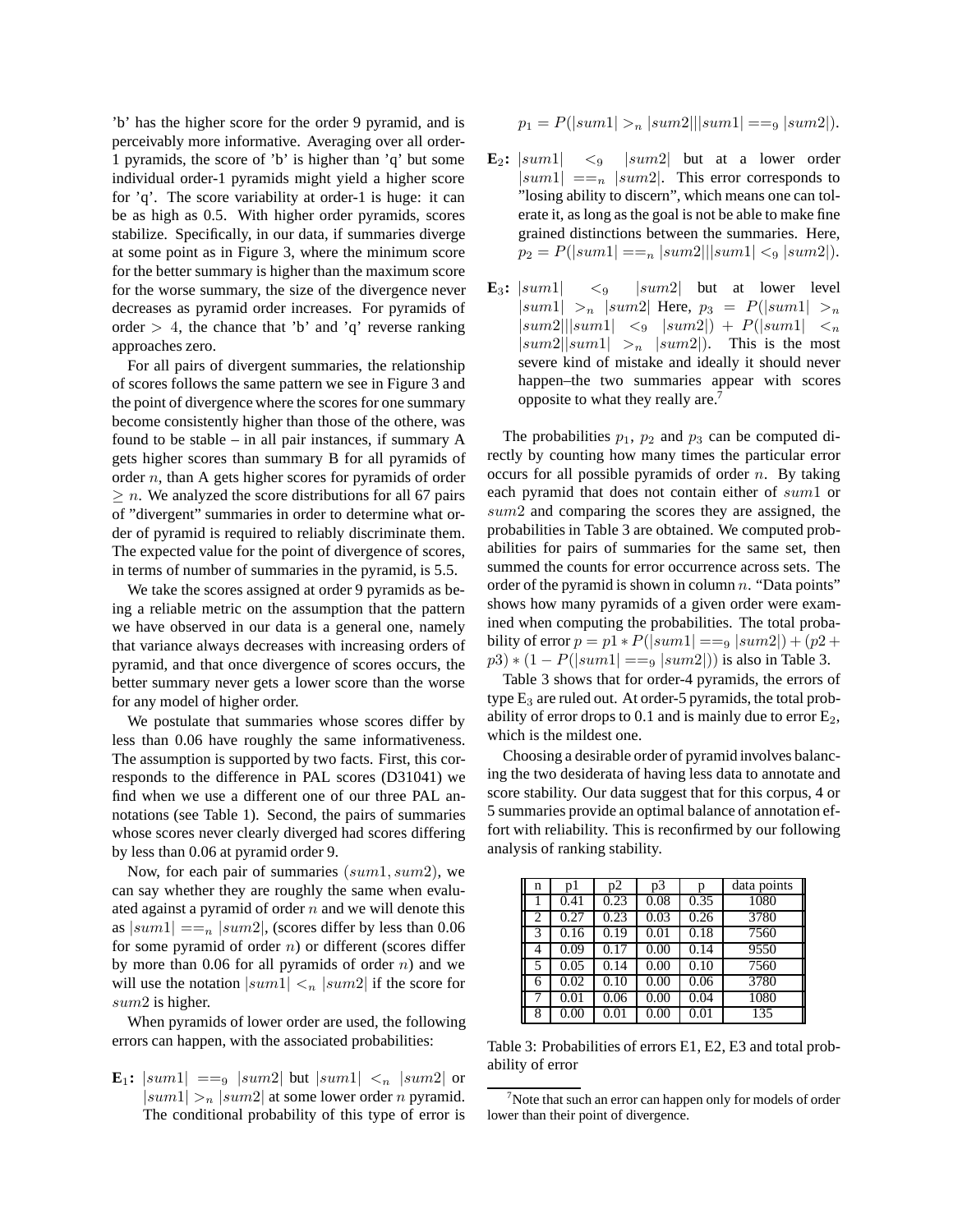In order to study the issue of how the pyramid scores behave when several summarizers are compared, not just two, for each set we randomly selected 5 peer summaries and constructed pyramids consisting of all possible subsets of the remaining five. We computed the Spearman rank-correlation coefficient for the ranking of the 5 peer summaries compared to the ranking of the same summaries given by the order-9 pyramid. Spearman coefficent  $r<sub>s</sub>$  (Dixon and Massey, 1969) ranges from -1 to 1, and the sign of the coefficent shows whether the two rankings are correlated negatively or positively and its absolute value shows the strength of the correlation. The statistic  $r<sub>s</sub>$  can be used to test the hypothesis that the two ways to assign scores leading to the respective rankings are independent. The null hypothesis can be rejected with one-sided test with level of significance  $\alpha = 0.05$ , given our sample size  $N = 5$ , if  $r_s \geq 0.85$ .

Since there are multiple pyramids of order  $n \leq 5$ , we computed the average ranking coefficient, as shown in Table 4. Again we can see that in order to have a ranking of the summaries that is reasonably close to the rankings produces by a pyramid of order  $n = 9$ , 4 or more summaries should be used.

| n | average $r_s$ | # pyramids |
|---|---------------|------------|
|   | 0.41          | 15         |
|   | 0.65          | 30         |
|   | 0.77          | 30         |
|   | 0.87          | 15         |
|   | 1.00          |            |

Table 4: Spearman correlation coefficient average for pyramids of order  $n \leq 5$ 

#### **3.4 Rank-correlation with unigram overlap scores**

Lin and Hovy (2003) have shown that a unigram cooccurrence statistic, computed with stop words ignored, between a summary and a set of models can be used to assign scores for a test suite that highy correlates with the scores assigned by human evaluators at DUC. We have illustrated in Figure 1 above that human scores on human summaries have large variance, and we assume the same holds for machine summaries, so we believe the approach is built on weak assumptions. Also, their approach is not designed to rank individual summaries.

These qualifications aside, we wanted to test whether it is possible to use their approach for assigning scores not for an entire test suite but on a per set basis. We computed the Spearman rank-coefficent  $r<sub>s</sub>$  for rankings assigned by computing unigram overlap and those by pyramid of order 9. For computing the scores, Lin's original system was used, with stop words ignored. Again 5 summaries were chosen at random to be evaluated against models composed of the remaining five summaries. Composite models were obtained by concatenating different combinations of the initial five summaries. Thus scores can be computed using one, two and so on up to five reference summaries. Table 5 shows the average values of  $r_s$  that were obtained.

| # models | average $r_s$ | # model combinations |
|----------|---------------|----------------------|
|          | 0.12          |                      |
|          |               |                      |
|          | 0.29          |                      |
|          | 0.35          |                      |
|          |               |                      |

Table 5: Spearman correlation coefficient average for unigram overlap score assignment

As noted above, in order to consider the two scoring methods as being substitutable,  $r_s$  should be bigger than 0.85, given our sample size. Given the figures shown in Table 5, we don't have reason to believe that unigram scores are correlated with pyramid scores.

### **4 Comparison with previous work**

The work closest to ours is (Halteren and Teufel, 2003), and we profited from the lessons they derived from an annotation of 50 summaries of a single 600-word document into content units that they refer to as *factoids*. They found a total of 256 factoids and note that the increase in factoids with the number of summaries seems to follow a Zipfian distribution.

We identify four important differences between factoids and SCUs. First, an SCU is a set of contributors that are largely similar in meaning, thus SCUs differ from each other in both meaning and weight (number of contributors). In contrast, factoids are semi-formal expressions *in a FOPL-style semantics, which are compositionally interpreted.* We intentionally avoid creating a representation language for SCU labels; the function of an SCU label is to focus the annotator's attention on the shared meaning of the contributors. In contrast to Haltern and Teufel, we do not believe it is possible to arrive at the correct representation for a set of summaries; they refer to the observation that the factoids arrived at depend on the summaries one starts with as a *disadvantage* in that adding a new summary can require adjustments to the set of factoids. Given the different knowledge and goals of different summarizers, we believe there can be no *correct* representation of the semantic content of a text or collection; a pyramid, however, represents an emergent consensus as to the most frequently recognized content. In addition to our distinct philosophical views regarding the utility of a factoid language, we have methodological concerns: the learning curve required to train annotators would be high, and interannotator reliability might be difficult to quantify or to achieve.